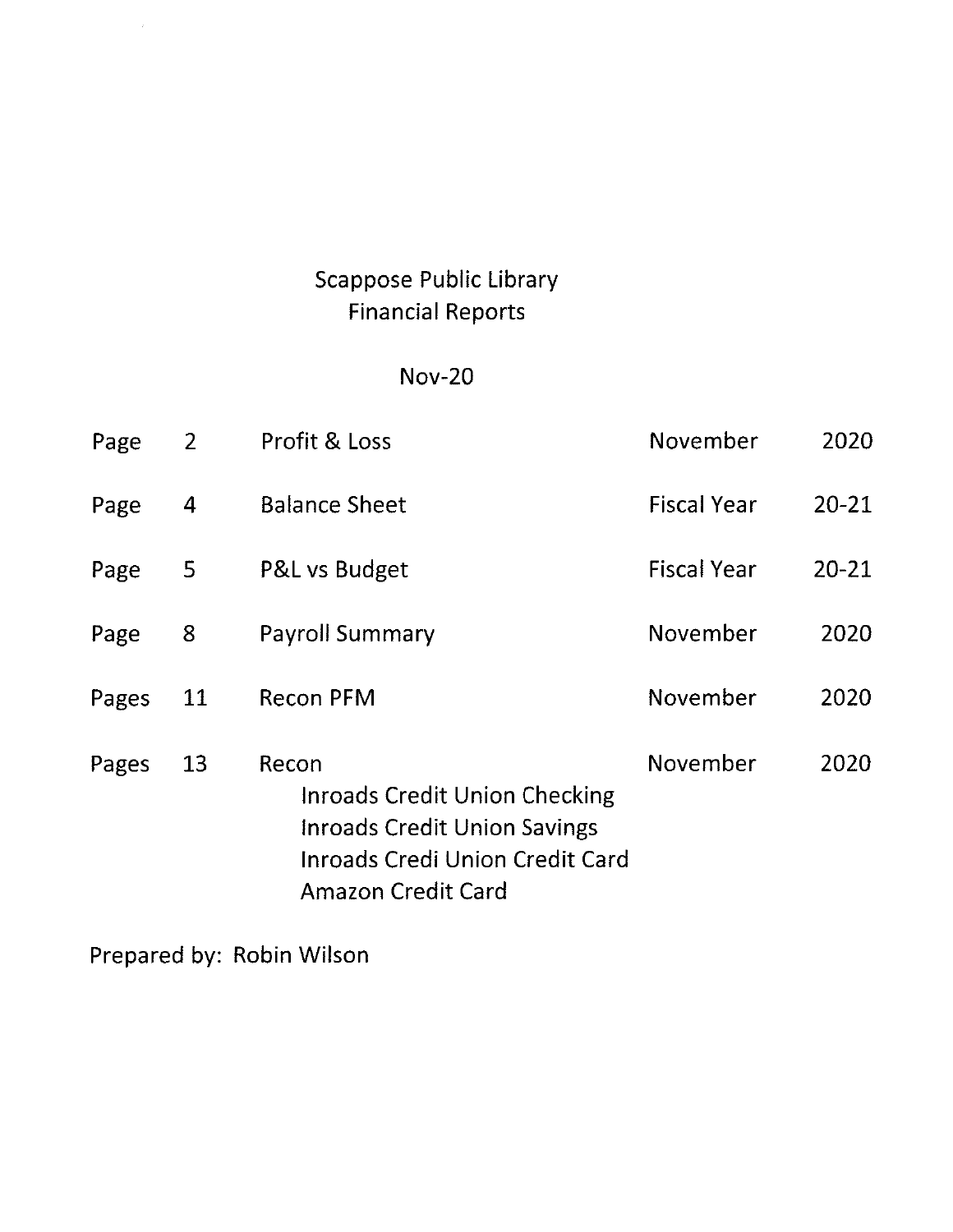12:12 PM

12/18/20 **Cash Basis** 

### **Scappoose Public Library** Profit & Loss November 2020

|                                         | <b>Nov 20</b> |
|-----------------------------------------|---------------|
| <b>Ordinary Income/Expense</b>          |               |
| Income                                  |               |
| <b>Contributed support</b>              |               |
| Agency (government) grants              | 1.600.00      |
| <b>Previously Levied Taxes</b>          | 1,639.57      |
| <b>Taxes Necessary to Balance</b>       | 290,590.05    |
| <b>Total Contributed support</b>        | 293,829.62    |
|                                         |               |
| <b>Earned revenues</b>                  |               |
| Income, Library Fines & Fees            | 319.65        |
| Interest- Bank of the West              | 0.62          |
| <b>Interest OR State Treasury</b>       | 88.86         |
| <b>Total Earned revenues</b>            | 409.13        |
| <b>Total Income</b>                     | 294,238.75    |
|                                         |               |
| <b>Gross Profit</b>                     | 294,238.75    |
| <b>Expense</b>                          |               |
| <b>Covid Supplies</b>                   | $-170.23$     |
| <b>Dues &amp; Subscription</b>          | 1,038.70      |
| <b>Materials &amp; Services</b>         |               |
| Postage & Shipping                      | 39.49         |
| <b>Bank Service Charges</b>             | 2.85          |
| <b>Accounting fees</b>                  | 325.00        |
| <b>Books</b>                            | 4.425.66      |
| <b>Computer Expense</b>                 | 2.707.21      |
| Insurance - non-employee                | 2.83          |
| New Programs/Children's Program         |               |
| <b>Youth Programs</b>                   | 91.49         |
| New Programs/Children's Program - Other | 166.00        |
| Total New Programs/Children's Program   | 257.49        |
| <b>Periodicals</b>                      | 138.00        |
| <b>Service Contracts &amp; Repair</b>   | 975.67        |
| Telephone & telecommunications          | 282.34        |
| <b>Utilities</b>                        | 1,031.91      |
| <b>Cleaning &amp; Maintenance</b>       | 34.20         |
| <b>Materials &amp; Supplies</b>         |               |
| <b>Supplies</b>                         | 1,002.53      |
| Total Materials & Supplies              | 1,002.53      |
| <b>Total Materials &amp; Services</b>   | 11,225.18     |
| <b>Capital Outlay</b>                   |               |
| Furniture/Equip/Perm Improve            | 21.26         |
| <b>Total Capital Outlay</b>             | 21.26         |
| <b>Payroll Expenses</b>                 |               |
| <b>Holiday Pav</b>                      | 329.92        |
| Payroll Expenses - Other                | 21.00         |
| <b>Total Payroll Expenses</b>           | 350.92        |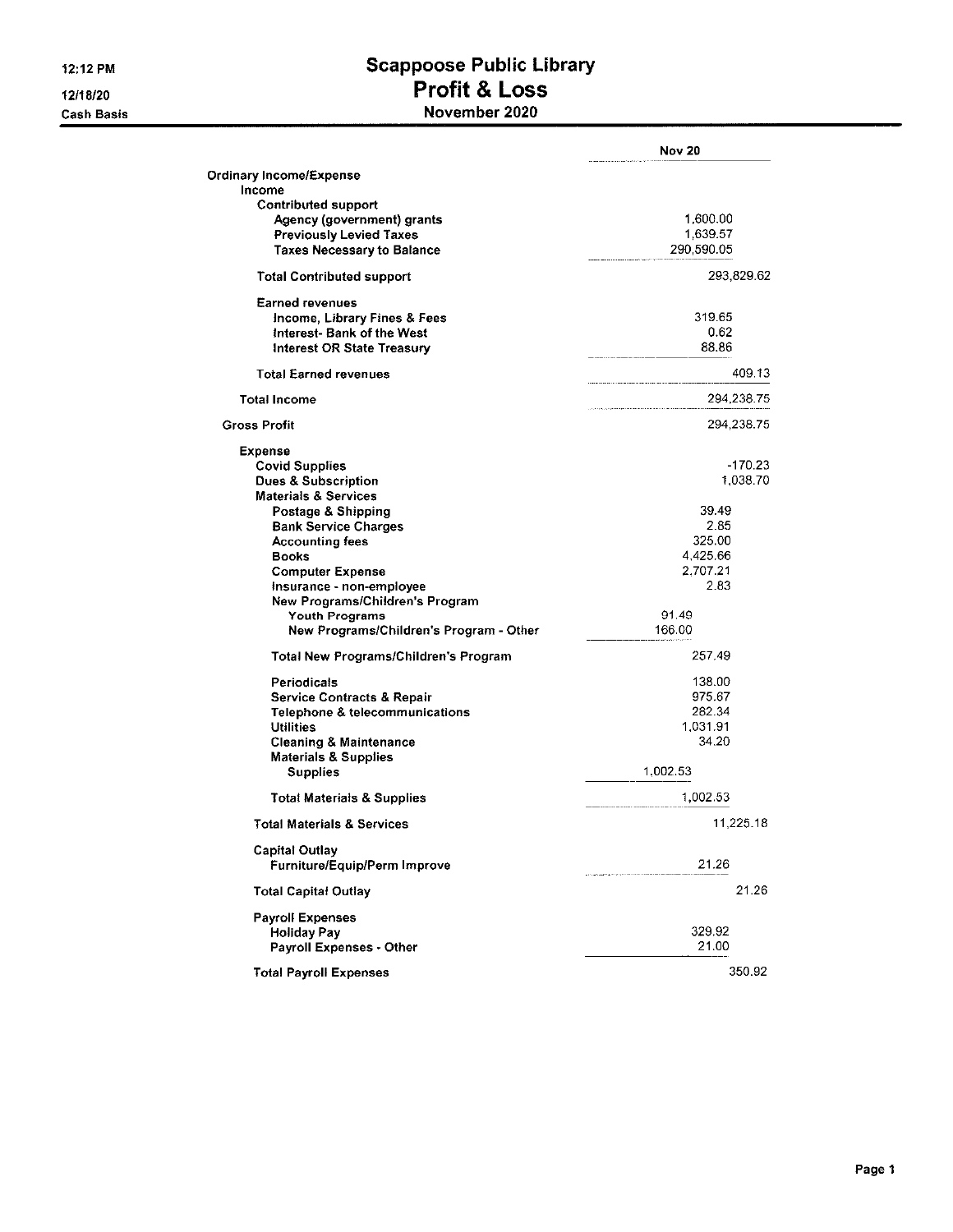#### **Scappoose Public Library Balance Sheet** As of November 30, 2020

|                                                                                                                                                                      | Nov 30, 20                                    |
|----------------------------------------------------------------------------------------------------------------------------------------------------------------------|-----------------------------------------------|
| <b>ASSETS</b><br><b>Current Assets</b>                                                                                                                               |                                               |
| <b>Checking/Savings</b><br><b>INROADS SAVINGS</b><br><b>INROADS CR UN CHECKING</b><br><b>OR State Treasury Banking Sys</b><br>Petty cash                             | 15,025.76<br>6,405.65<br>319.194.40<br>150.00 |
| <b>Total Checking/Savings</b>                                                                                                                                        | 340,775.81                                    |
| <b>Total Current Assets</b>                                                                                                                                          | 340,775.81                                    |
| <b>TOTAL ASSETS</b>                                                                                                                                                  | 340,775.81                                    |
| <b>LIABILITIES &amp; EQUITY</b><br>Liabilities<br><b>Current Liabilities</b><br><b>Credit Cards</b><br><b>Credit Cards</b><br><b>Inroads CU Cr Card</b><br>Amazon CC | 823.67<br>1,407.22                            |
| <b>Total Credit Cards</b>                                                                                                                                            | 2,230.89                                      |
| <b>Total Credit Cards</b>                                                                                                                                            | 2.230.89                                      |
| <b>Other Current Liabilities</b><br><b>Direct Deposit Liabilities</b><br><b>Payroll Liabilities</b>                                                                  | 36.38<br>1,449.15                             |
| <b>Total Other Current Liabilities</b>                                                                                                                               | 1,485.53                                      |
| <b>Total Current Liabilities</b>                                                                                                                                     | 3,716.42                                      |
| <b>Total Liabilities</b>                                                                                                                                             | 3,716.42                                      |
| Equity<br><b>Opening Bal Equity</b><br>Unrestrict (retained earnings)<br>Net Income                                                                                  | 80,535.30<br>95,361.29<br>161,162.80          |
| <b>Total Equity</b>                                                                                                                                                  | 337,059.39                                    |
| TOTAL LIABILITIES & EQUITY                                                                                                                                           | 340,775.81                                    |
|                                                                                                                                                                      |                                               |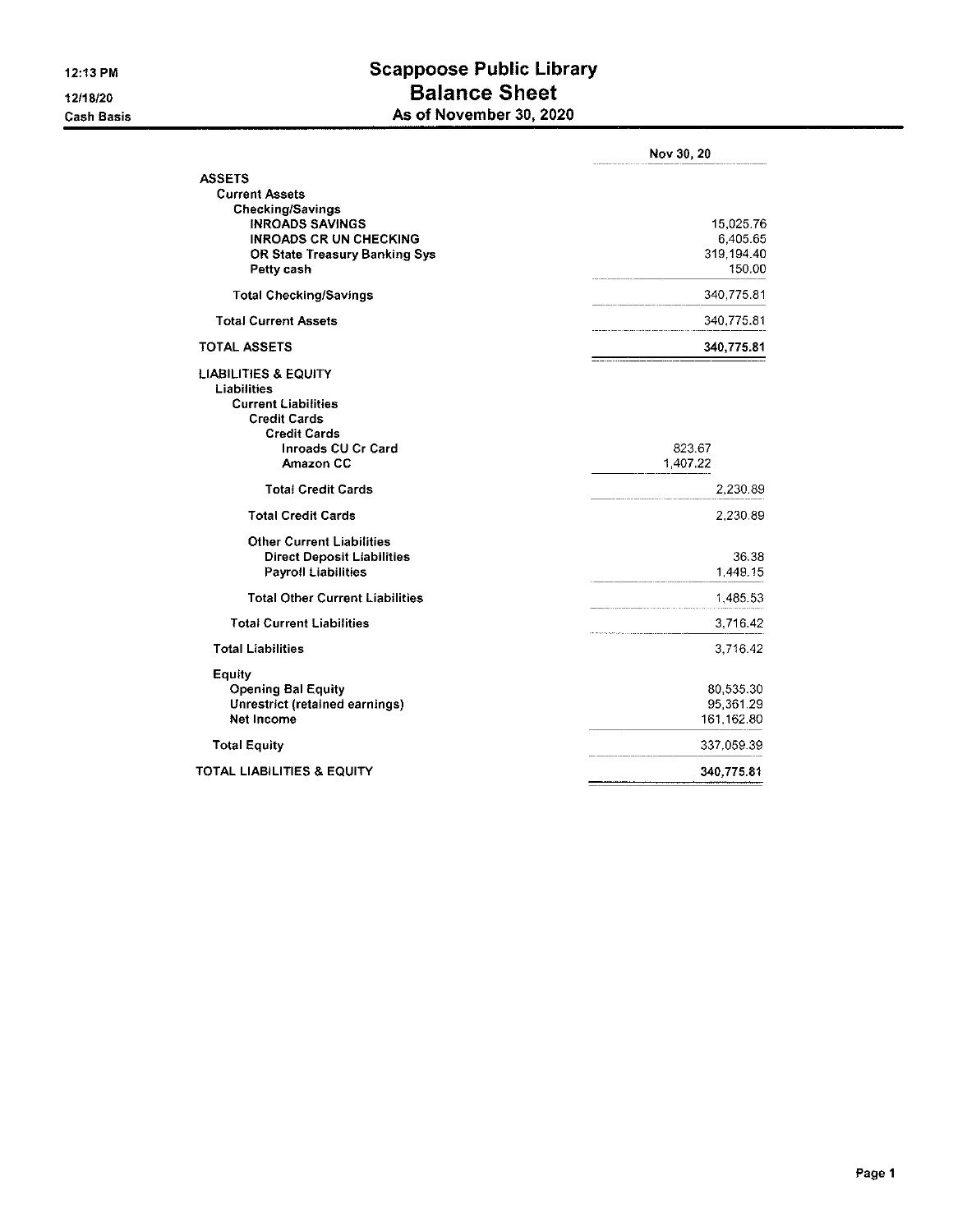|                                                 | <b>Jul - Nov 20</b> | <b>Budget</b> |
|-------------------------------------------------|---------------------|---------------|
| <b>Ordinary Income/Expense</b><br><b>Income</b> |                     |               |
| <b>Contributed support</b>                      |                     |               |
| <b>Ready to Read Grant</b>                      | 0.00                | 1,721.65      |
| <b>Bequeathed Gifts</b>                         | 0.00                | 0.00          |
| Agency (government) grants                      | 1,600.00            | 0.00          |
| <b>Library Grants</b>                           | 500.00              | 1,666.65      |
| <b>Previously Levied Taxes</b>                  | 6,301.07            | 2,916.65      |
| <b>Royalties</b>                                | 0.00<br>293,821.82  | 208.35        |
| <b>Taxes Necessary to Balance</b>               |                     | 305,000.00    |
| <b>Total Contributed support</b>                | 302,222.89          | 311,513.30    |
| <b>Earned revenues</b><br><b>Donations</b>      | 1,000.00            | 3,333.35      |
| <b>Meeting Room Fees</b>                        | $-80.00$            | 1,250.00      |
| Income, Library Fines & Fees                    | 1,920.80            | 2,916.65      |
| <b>Interest- Bank of the West</b>               | 3.16                | 0.00          |
| <b>Interest OR State Treasury</b>               | 453.38              | 937.50        |
| Miscellaneous revenue                           | 2,131.07            | 833.35        |
| <b>Refunds &amp; Reimbursements</b>             | 45.95               | 5,208.35      |
| <b>Earned revenues - Other</b>                  | 260.90              |               |
| <b>Total Earned revenues</b>                    | 5,735.26            | 14,479.20     |
| <b>Total Income</b>                             | 307,958.15          | 325,992.50    |
| <b>Gross Profit</b>                             | 307,958.15          | 325,992.50    |
| <b>Expense</b>                                  |                     |               |
| <b>Covid Supplies</b>                           | -4,356.83           |               |
| <b>Dues &amp; Subscription</b>                  | 1,188.70            | 0.00          |
| <b>Materials &amp; Services</b>                 |                     |               |
| <b>Concerts in the Park</b>                     | 0.00                | 0.00          |
| <b>Movies in the Park</b>                       | 0.00                | 0.00          |
| Postage & Shipping                              | 171.39              | 333.35        |
| <b>Bank Service Charges</b>                     | 45.50               | 104.15        |
| <b>Accounting fees</b>                          | 1,625.00            | 1,979.15      |
| Audit                                           | 0.00                | 0.00          |
| <b>Books</b>                                    | 19,927.46           | 14,583.35     |
| <b>Budget</b>                                   | 0.00                | 500.00        |
| <b>Computer Expense</b>                         | 4,247.44            | 3,333.35      |
| <b>Election Fees</b>                            | 0.00                | 2,200.00      |
| Insurance - non-employee                        | 14.15               | 2,500.00      |
| <b>Landscape Maintenance</b>                    | 0.00                | 500.00        |
| <b>Legal fees</b>                               | 21.50               | 312.50        |
| New Programs/Children's Program                 |                     |               |
| <b>Ukelele Grant</b>                            | 0.00                | 0.00          |
| <b>Youth Programs</b>                           | 104.27              | 0.00          |
| <b>Summer Reading</b>                           | 781.07              | 0.00          |
| New Programs/Children's Program - Other         | 638.37              | 5,625.00      |
| <b>Total New Programs/Children's Program</b>    | 1,523.71            | 5,625.00      |
| <b>OCLC</b>                                     | 269.10              | 0.00          |
| <b>Other expenses</b>                           | 0.00                | 250.00        |
| <b>Periodicals</b>                              | 924.41              | 1,145.85      |
| Rent                                            | 1.00                | 1.00          |
| <b>Service Contracts &amp; Repair</b>           | 3,204.74            | 7,583.35      |
| <b>Telephone &amp; telecommunications</b>       | 1,411.36            | 1,458.35      |
| <b>Utilities</b>                                | 4,362.80            | 5,208.35      |
| <b>Workshops, Staff development</b>             | 0.00                | 1,000.00      |
| <b>Cleaning &amp; Maintenance</b>               | 1,203.20            | 833.35        |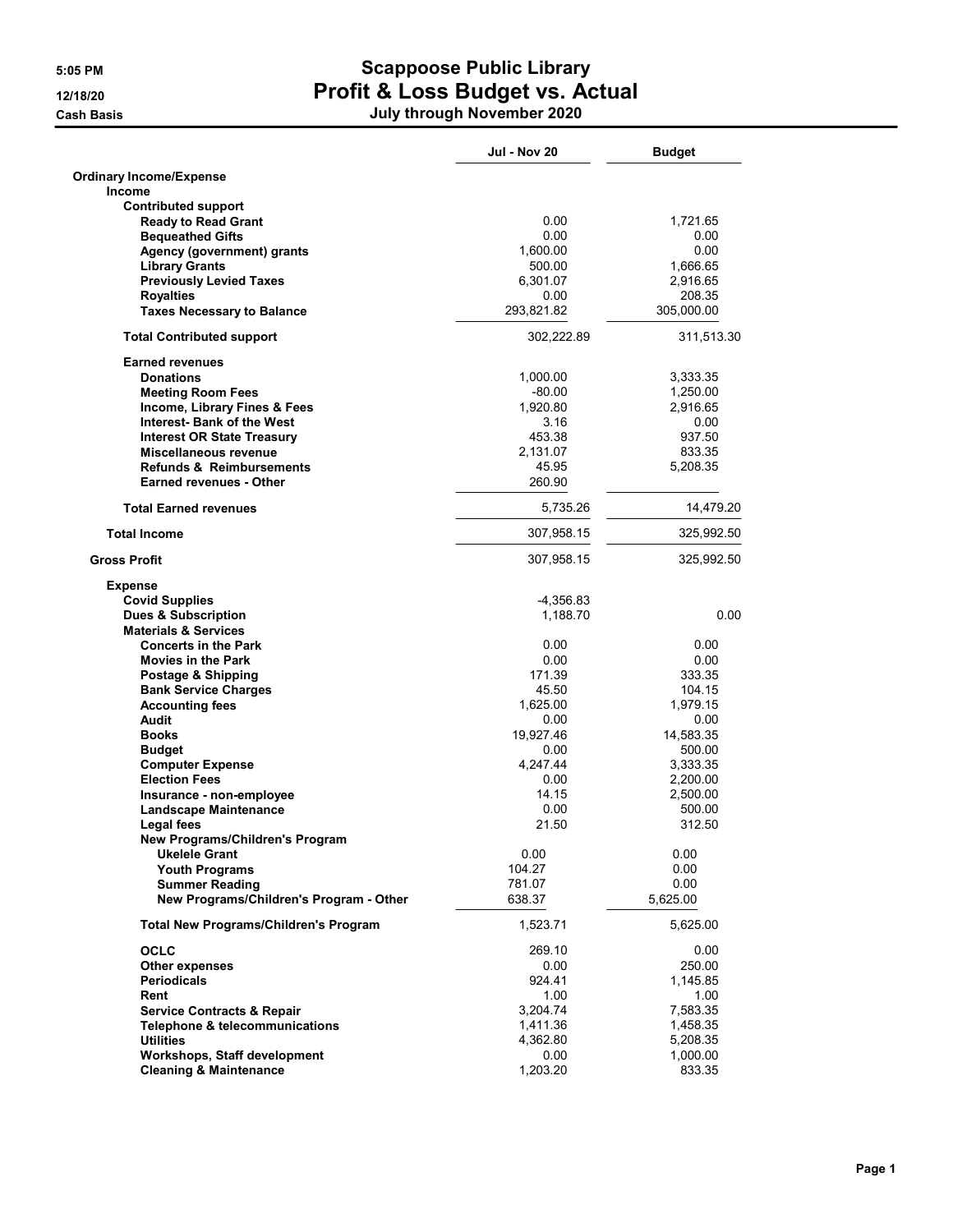|                                                                                    | Jul - Nov 20     | <b>Budget</b>    |
|------------------------------------------------------------------------------------|------------------|------------------|
| <b>Materials &amp; Supplies</b><br><b>Supplies</b><br>Materials & Supplies - Other | 3,982.67<br>0.00 | 2,916.65<br>0.00 |
| <b>Total Materials &amp; Supplies</b>                                              | 3,982.67         | 2,916.65         |
| <b>Materials &amp; Services - Other</b>                                            | 11.79            |                  |
| <b>Total Materials &amp; Services</b>                                              | 42,947.22        | 52,367.75        |
| <b>Capital Outlay</b><br>Furniture/Equip/Perm Improve                              | 21,679.97        | 833.35           |
| <b>Total Capital Outlay</b>                                                        | 21,679.97        | 833.35           |
| Contingency<br><b>Payroll Expenses</b>                                             | 0.00             | 12,500.00        |
| <b>Holiday Pay</b>                                                                 | 1,147.10         | 0.00             |
| <b>Mileage Expense</b>                                                             | 0.00             | 0.00             |
| <b>Payroll Expenses - Other</b>                                                    | 2,271.07         | 0.00             |
| <b>Total Payroll Expenses</b>                                                      | 3,418.17         | 0.00             |
| Salaries & related expenses                                                        |                  |                  |
| <b>Training</b>                                                                    | 0.00             | 0.00             |
| <b>Vacation Pay</b>                                                                | 3,011.84         | 0.00             |
| <b>Sick Pay</b>                                                                    | 419.11           | 0.00             |
| <b>Children Technician</b>                                                         | 10,044.90        | 11,041.65        |
| Reference Technician                                                               | 10,174.88        | 11,666.65        |
| <b>Catalog Technician</b>                                                          | 4,001.21         | 11,458.35        |
| <b>Head Librarian</b>                                                              | 24,166.70        | 24,166.65        |
| Clerk 1                                                                            | 13,648.62        | 7,500.00         |
| Clerk <sub>2</sub>                                                                 | 5,870.53         | 7,083.35         |
| Clerk 3                                                                            | 0.00             | 6,666.65         |
| <b>Employee benefits - Health Ins</b>                                              | 0.00             | 125.00           |
| <b>Pension plan contributions PERS</b>                                             | 4,194.20         | 6,250.00         |
| Payroll taxes, Employer Soc Sec                                                    | 5,660.30         | 5,416.65         |
| PR Taxes Employer St Acc Ins                                                       | 598.11           | 125.00           |
| <b>PR Taxes Unemployment Ins</b>                                                   | 0.00             | 166.65           |
| <b>Wages - Other MTC Trainee</b>                                                   | 0.00             | 0.00             |
| <b>Total Salaries &amp; related expenses</b>                                       | 81,790.40        | 91,666.60        |
| <b>Total Expense</b>                                                               | 146,667.63       | 157,367.70       |
| <b>Net Ordinary Income</b>                                                         | 161,290.52       | 168,624.80       |
| Net Income                                                                         | 161,290.52       | 168,624.80       |
|                                                                                    |                  |                  |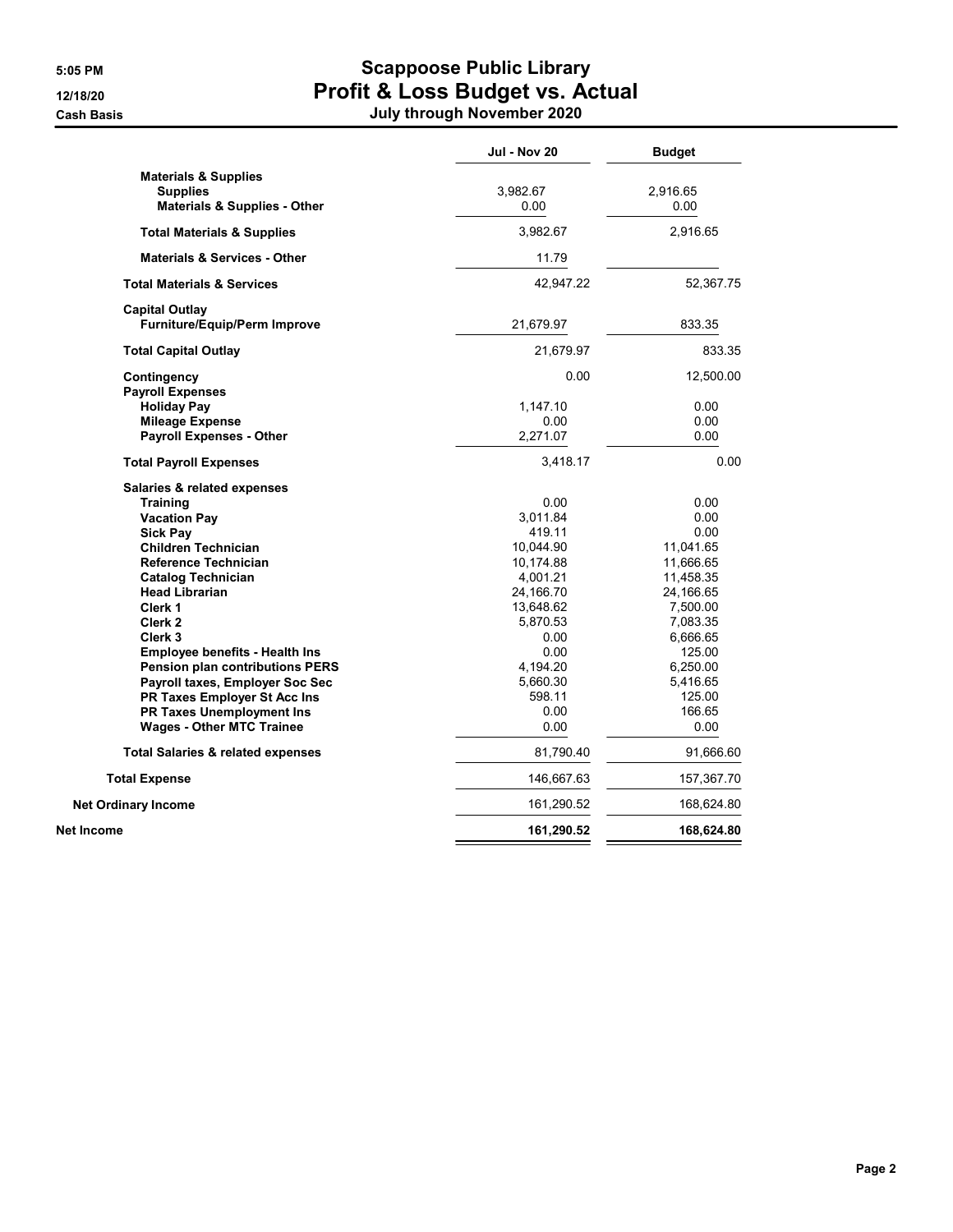|                                                 | \$ Over Budget | % of Budget |
|-------------------------------------------------|----------------|-------------|
| <b>Ordinary Income/Expense</b><br><b>Income</b> |                |             |
| <b>Contributed support</b>                      |                |             |
| <b>Ready to Read Grant</b>                      | $-1,721.65$    | $0.0\%$     |
| <b>Bequeathed Gifts</b>                         | 0.00           | 0.0%        |
| Agency (government) grants                      | 1,600.00       | 100.0%      |
| <b>Library Grants</b>                           | $-1,166.65$    | 30.0%       |
| <b>Previously Levied Taxes</b>                  | 3,384.42       | 216.0%      |
| <b>Royalties</b>                                | $-208.35$      | $0.0\%$     |
| <b>Taxes Necessary to Balance</b>               | $-11,178.18$   | 96.3%       |
| <b>Total Contributed support</b>                | $-9,290.41$    | 97.0%       |
| <b>Earned revenues</b>                          |                |             |
| <b>Donations</b>                                | $-2,333.35$    | 30.0%       |
| <b>Meeting Room Fees</b>                        | $-1,330.00$    | $-6.4%$     |
| Income, Library Fines & Fees                    | -995.85        | 65.9%       |
| <b>Interest- Bank of the West</b>               | 3.16           | 100.0%      |
| <b>Interest OR State Treasury</b>               | $-484.12$      | 48.4%       |
| Miscellaneous revenue                           | 1,297.72       | 255.7%      |
| <b>Refunds &amp; Reimbursements</b>             | $-5,162.40$    | 0.9%        |
| <b>Earned revenues - Other</b>                  |                |             |
| <b>Total Earned revenues</b>                    | $-8,743.94$    | 39.6%       |
| <b>Total Income</b>                             | $-18,034.35$   | 94.5%       |
| <b>Gross Profit</b>                             | $-18,034.35$   | 94.5%       |
| <b>Expense</b>                                  |                |             |
| <b>Covid Supplies</b>                           |                |             |
| <b>Dues &amp; Subscription</b>                  | 1,188.70       | 100.0%      |
| <b>Materials &amp; Services</b>                 |                |             |
| <b>Concerts in the Park</b>                     | 0.00           | $0.0\%$     |
| <b>Movies in the Park</b>                       | 0.00           | $0.0\%$     |
| Postage & Shipping                              | $-161.96$      | 51.4%       |
| <b>Bank Service Charges</b>                     | $-58.65$       | 43.7%       |
| <b>Accounting fees</b>                          | $-354.15$      | 82.1%       |
| Audit                                           | 0.00           | $0.0\%$     |
| <b>Books</b>                                    | 5,344.11       | 136.6%      |
| <b>Budget</b>                                   | $-500.00$      | $0.0\%$     |
| <b>Computer Expense</b>                         | 914.09         | 127.4%      |
| <b>Election Fees</b>                            | $-2,200.00$    | $0.0\%$     |
| Insurance - non-employee                        | $-2.485.85$    | 0.6%        |
| <b>Landscape Maintenance</b>                    | $-500.00$      | $0.0\%$     |
| Legal fees                                      | $-291.00$      | 6.9%        |
| New Programs/Children's Program                 |                |             |
| <b>Ukelele Grant</b>                            | 0.00           | 0.0%        |
| <b>Youth Programs</b>                           | 104.27         | 100.0%      |
| <b>Summer Reading</b>                           | 781.07         | 100.0%      |
| New Programs/Children's Program - Other         | -4,986.63      | 11.3%       |
| <b>Total New Programs/Children's Program</b>    | $-4,101.29$    | 27.1%       |
| <b>OCLC</b>                                     | 269.10         | 100.0%      |
| Other expenses                                  | $-250.00$      | $0.0\%$     |
| <b>Periodicals</b>                              | $-221.44$      | 80.7%       |
| Rent                                            | 0.00           | 100.0%      |
| <b>Service Contracts &amp; Repair</b>           | $-4,378.61$    | 42.3%       |
| <b>Telephone &amp; telecommunications</b>       | -46.99         | 96.8%       |
| <b>Utilities</b>                                | $-845.55$      | 83.8%       |
| Workshops, Staff development                    | $-1,000.00$    | $0.0\%$     |
| <b>Cleaning &amp; Maintenance</b>               | 369.85         | 144.4%      |